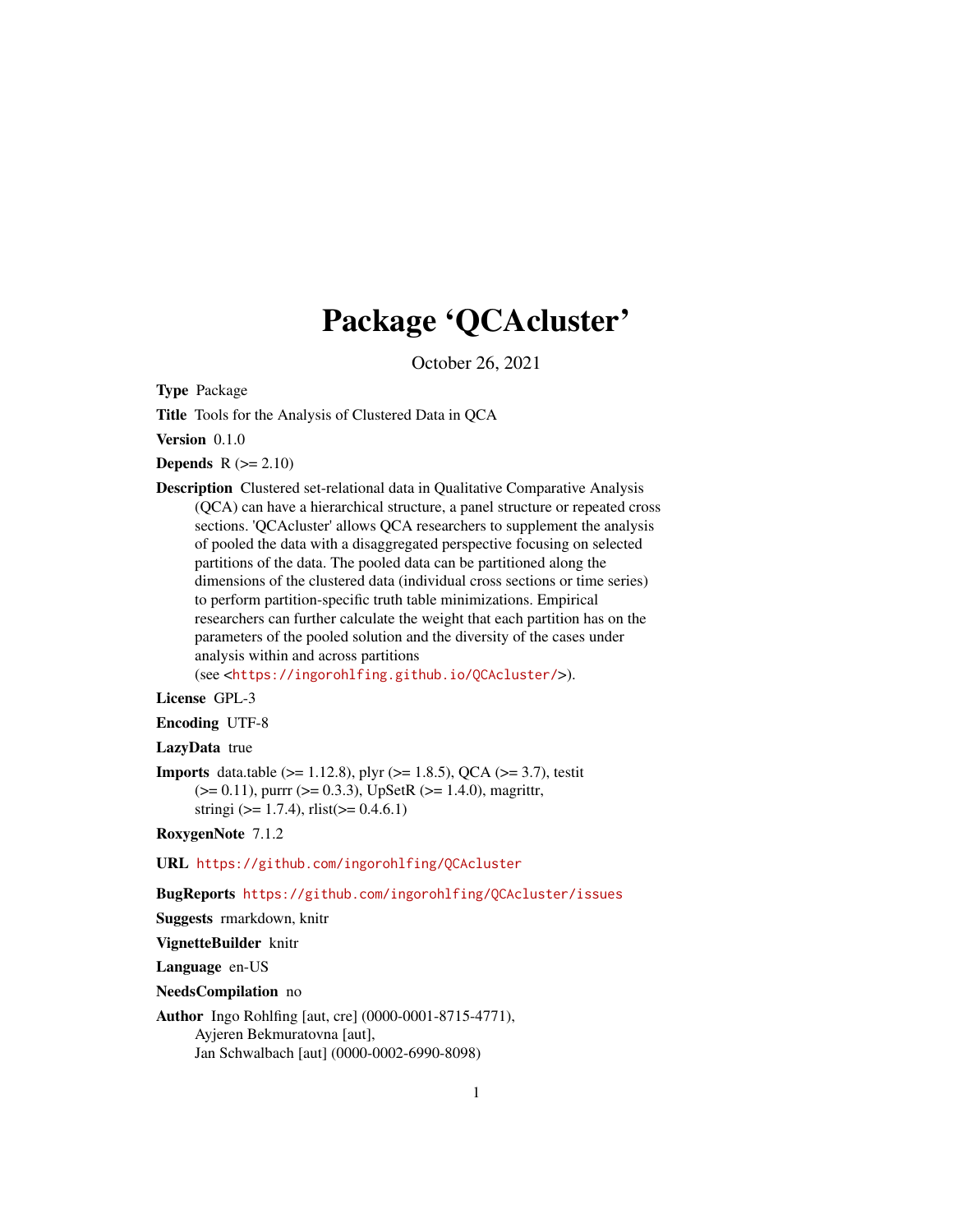<span id="page-1-0"></span>Maintainer Ingo Rohlfing <i.rohlfing@uni-koeln.de> Repository CRAN Date/Publication 2021-10-26 15:00:01 UTC

## R topics documented:

| Index |  |
|-------|--|

Grauvogel2014 *Original data used by Grauvogel/von Soest (2014)*

#### Description

A dataset containing the calibrated set values for the article: Grauvogel, Julia and Christian von Soest (2014): Claims to Legitimacy Count: Why Sanctions Fail to Instigate Democratisation in Authoritarian Regimes. European Journal of Political Research 53 (4): 635-653.

#### Usage

Grauvogel2014

#### Format

A data frame with 120 rows and 10 variables:

Code Sender-target ID

Sender Country or institution imposing sanctions

Target Country that is target of sanctions

Timeframe Considered years for each country case

Persistence Degree of regime persistence after the intervention

Comprehensiveness Scope of the imposed sanctions - comprehensive vs. targeted sanctions

Linkage Economic and social, respectively communicative and geographic ties

Vulnerability Military and economic vulnerability of the state to outside pressure

Repression Degree of repression by the state

Claims Variety and strength of claims to legitimacy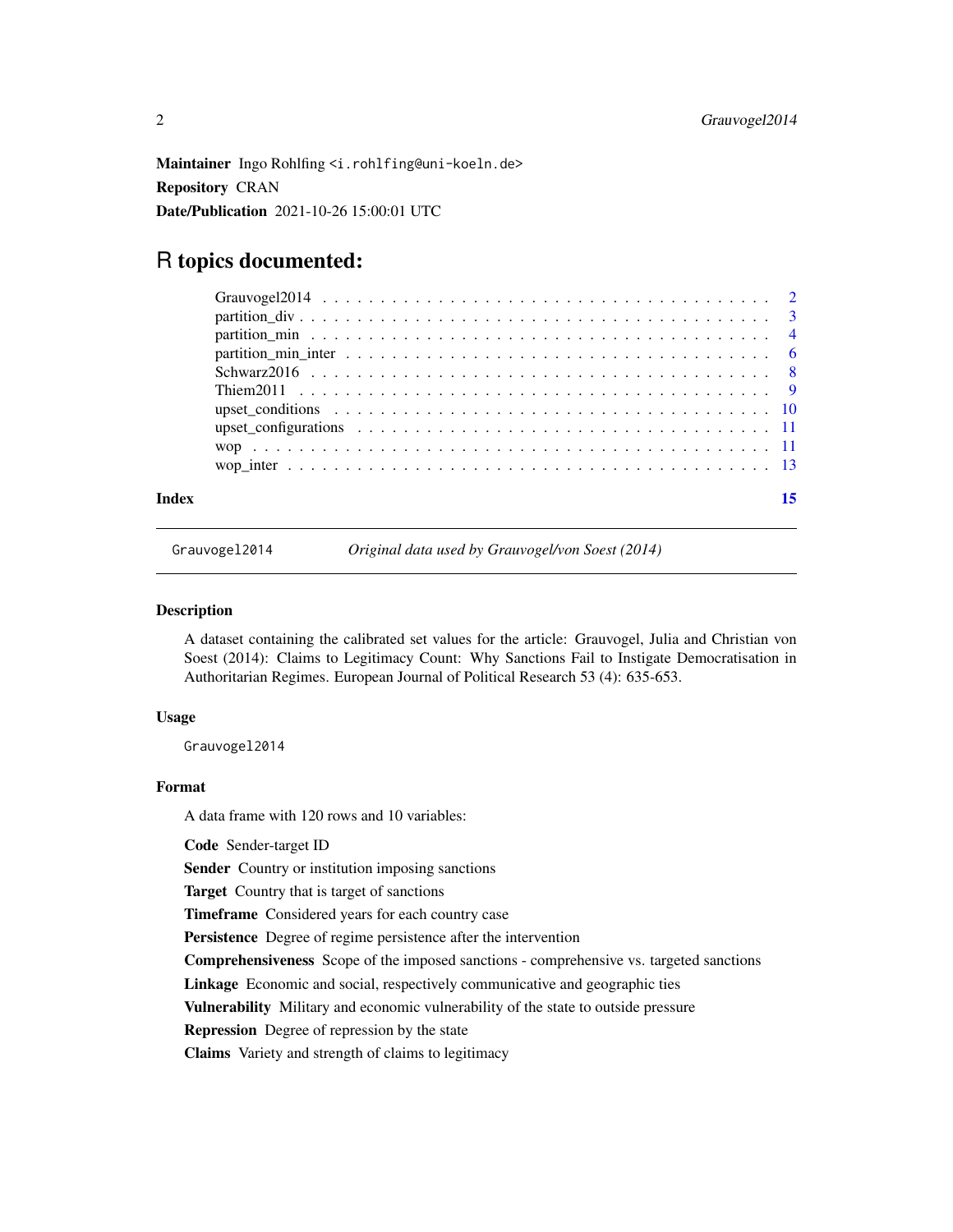#### <span id="page-2-0"></span>partition\_div 3

#### Source

Grauvogel (2014) <doi:10.1111/1475-6765.12065>

partition\_div *Diversity of cases belonging to the same partition of the pooled data*

#### **Description**

partition\_div calculates the diversity of cases that belong to the same partition of the clustered data (a time series; a cross section; etc.). Diversity is measured by the number of truth table rows that the cases of a partition cover. partition\_div calculates the partition diversity for all truth table rows and for the subsets of consistent and inconsistent rows.

#### Usage

partition\_div(dataset, units, time, cond, out, n\_cut, incl\_cut)

#### Arguments

| dataset  | Calibrated pooled dataset that is partitioned and minimized for deriving the<br>pooled solution. |
|----------|--------------------------------------------------------------------------------------------------|
| units    | Units defining the within-dimension of data (time series)                                        |
| time     | Periods defining the between-dimension of data (cross sections)                                  |
| cond     | Conditions used for the pooled analysis                                                          |
| out      | Outcome used for the pooled analysis                                                             |
| n_cut    | Frequency cut-off for designating truth table rows as observed in the pooled data                |
| incl_cut | Inclusion cut-off for designating truth table rows as consistent in the pooled data              |

#### Value

A dataframe presenting the diversity of cases belonging to the same partition with the following columns:

- type: The type of the partition. pooled are rows with information on the pooled data; between is for cross-section partitions; within is for time-series partitions.
- partition: Specific dimension of the partition at hand. For between-dimension, the unit identifiers are included here (argument units). For the within-dimension, the time identifier are listed (argument time). The entry is - for the pooled data without partitions.
- diversity: Count of all truth table rows with at least one member belonging to a partition.
- diversity\_1: Count of consistent truth table rows with at least one member belonging to a partition.
- diversity\_0: Count of inconsistent truth table rows with at least one member belonging to a partition.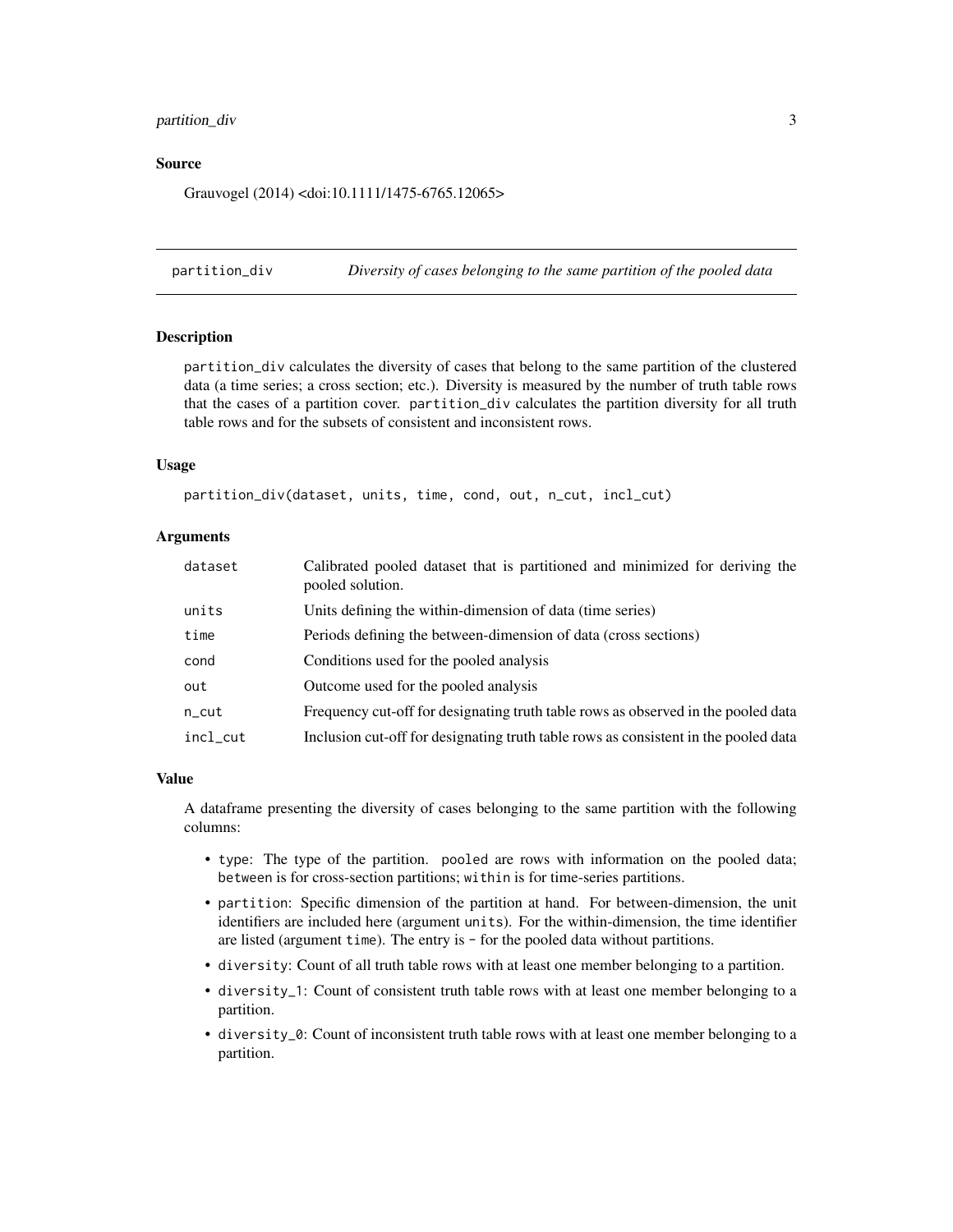- diversity\_per: Ratio of the value for diversity and the total number of truth table rows from pooled data (diversity value for pooled data).
- diversity\_per\_1: Ratio of the value for diversity\_1 and the total number of consistent truth table rows from pooled data (diversity\_1 value for pooled data).
- diversity\_per\_0: Ratio of the value for diversity\_0 and the total number of inconsistent truth table rows from pooled data (diversity\_0 value for pooled data).

#### Examples

```
data(Schwarz2016)
Schwarz_diversity <- partition_div(Schwarz2016,
units = "country", time = "year",
cond = c("poltrans", "ecotrans", "reform", "conflict", "attention"),
out = "enlarge", 1, 0.8)
```
<span id="page-3-1"></span>partition\_min *Generation of conservative or parsimonious solution for individual partitions*

#### Description

partition\_min decomposes clustered data into individual partitions. For panel data, for example, these can be cross sections, time series or both. The function derives an individual solution for each partition and the pooled data to assess the robustness of the solutions in a comparative perspective.

#### Usage

```
partition_min(
  dataset,
  units,
  time,
  cond,
  out,
  n_cut,
  incl_cut,
  solution,
  BE_cons,
  WI_cons,
  BE_ncut,
  WI_ncut
)
```
<span id="page-3-0"></span>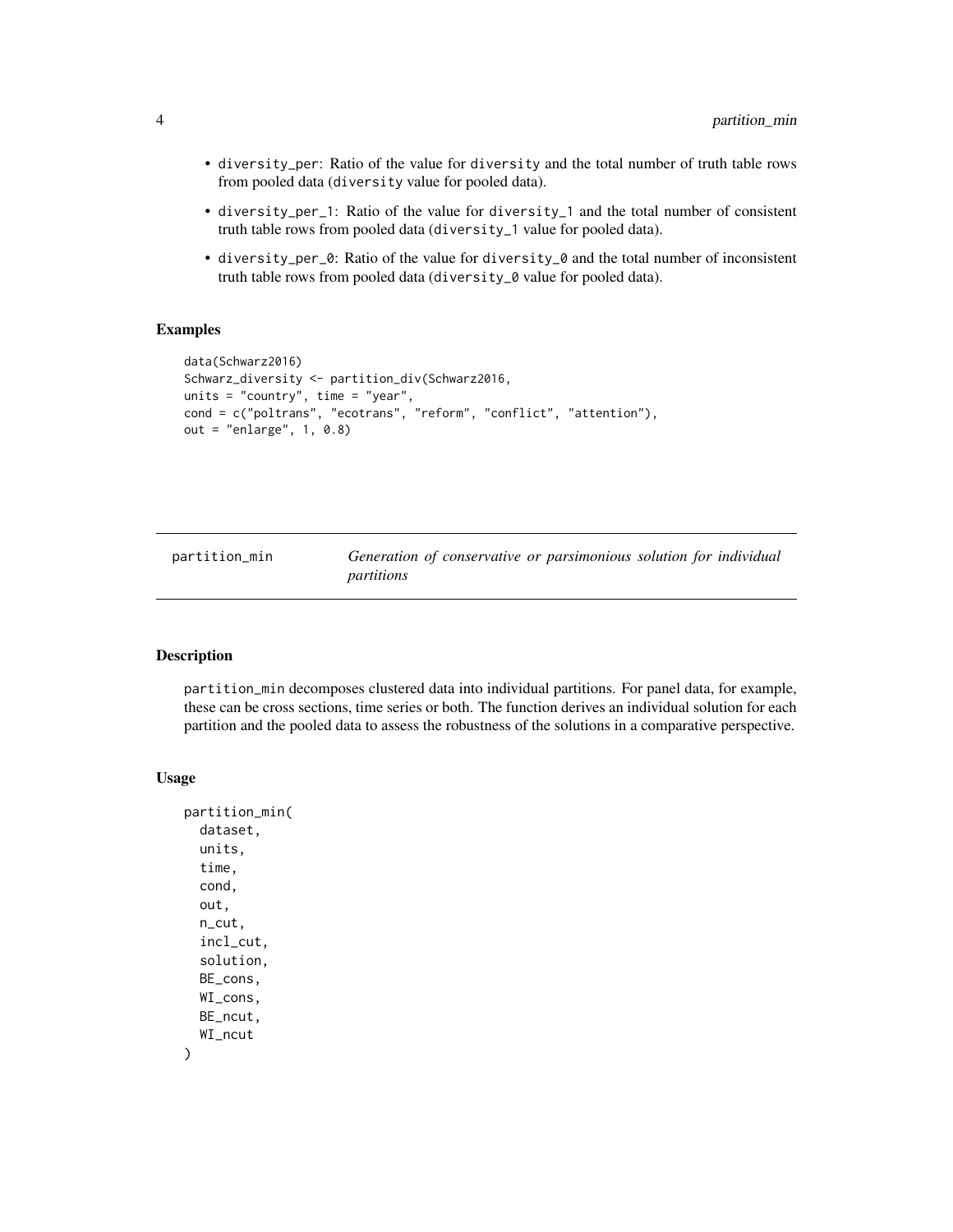#### <span id="page-4-0"></span>partition\_min 5

#### Arguments

| dataset  | Calibrated pooled dataset that is partitioned and minimized for deriving the<br>pooled solution.                                                                                                                                                                                                                                                                                                                                       |
|----------|----------------------------------------------------------------------------------------------------------------------------------------------------------------------------------------------------------------------------------------------------------------------------------------------------------------------------------------------------------------------------------------------------------------------------------------|
| units    | Units defining the within-dimension of data (time series). If no units are speci-<br>fied, the data is assumed to lack a dimension and be hierarchical.                                                                                                                                                                                                                                                                                |
| time     | Periods defining the between-dimension of data (cross sections). This should be<br>specified because it does not make sense to partition a time series into individual<br>data points.                                                                                                                                                                                                                                                 |
| cond     | Conditions used for minimization                                                                                                                                                                                                                                                                                                                                                                                                       |
| out      | Outcome used for minimization                                                                                                                                                                                                                                                                                                                                                                                                          |
| n_cut    | Frequency cut-off for designating truth table rows as observed as opposed to<br>designating them as remainders for the <i>pooled</i> data.                                                                                                                                                                                                                                                                                             |
| incl_cut | Inclusion (a.k.a. consistency) cut-off for designating truth table rows as consis-<br>tent for the <i>pooled</i> data.                                                                                                                                                                                                                                                                                                                 |
| solution | A character specifying the type of solution that should be derived. C produces<br>the conservative (or complex) solution, P for the parsimonious solution. See<br>partition_min_inter for a separate function for the intermediate solution.                                                                                                                                                                                           |
| BE_cons  | Inclusion thresholds for creating an individual truth table for each cross section.<br>They must be specified as a numeric vector. Its length should be equal the num-<br>ber of cross sections. The order of thresholds corresponds to the order of the<br>cross sections in the data defined by the cross-section ID in the dataset (such as<br>years in ascending order).                                                           |
| WI_cons  | Inclusion thresholds for creating an individual truth table for each time series.<br>They must be specified as a numeric vector. Its length should be equal the num-<br>ber of time series. The order of thresholds corresponds to the order of the of the<br>time-series (unit) ID in the dataset (such as countries in alphabetical order).                                                                                          |
| BE_ncut  | For cross sections, the minimum number of members needed for declaring a<br>truth table row as relevant as opposed to designating it as a remainder. Must<br>be specified as a numeric vector. Its length should be equal the number of cross<br>sections. The order of thresholds corresponds to the order of the cross sections in<br>the data defined by the cross-section ID in the dataset (such as years in ascending<br>order). |
| WI_ncut  | For <i>time series</i> , the minimum number of members needed for declaring a truth<br>table row as relevant as opposed to designating it as a remainder. Must be spec-<br>ified as a numeric vector. Its length should be equal the number of time series.<br>The order of thresholds corresponds to the order of the of the time-series (unit)<br>ID in the dataset (such as countries in alphabetical order).                       |

#### Value

A dataframe summarizing the partition-specific and pooled solutions with the following columns:

• type: The type of the partition. pooled are rows with information on the pooled data; between is for cross-section partitions; within is for time-series partitions.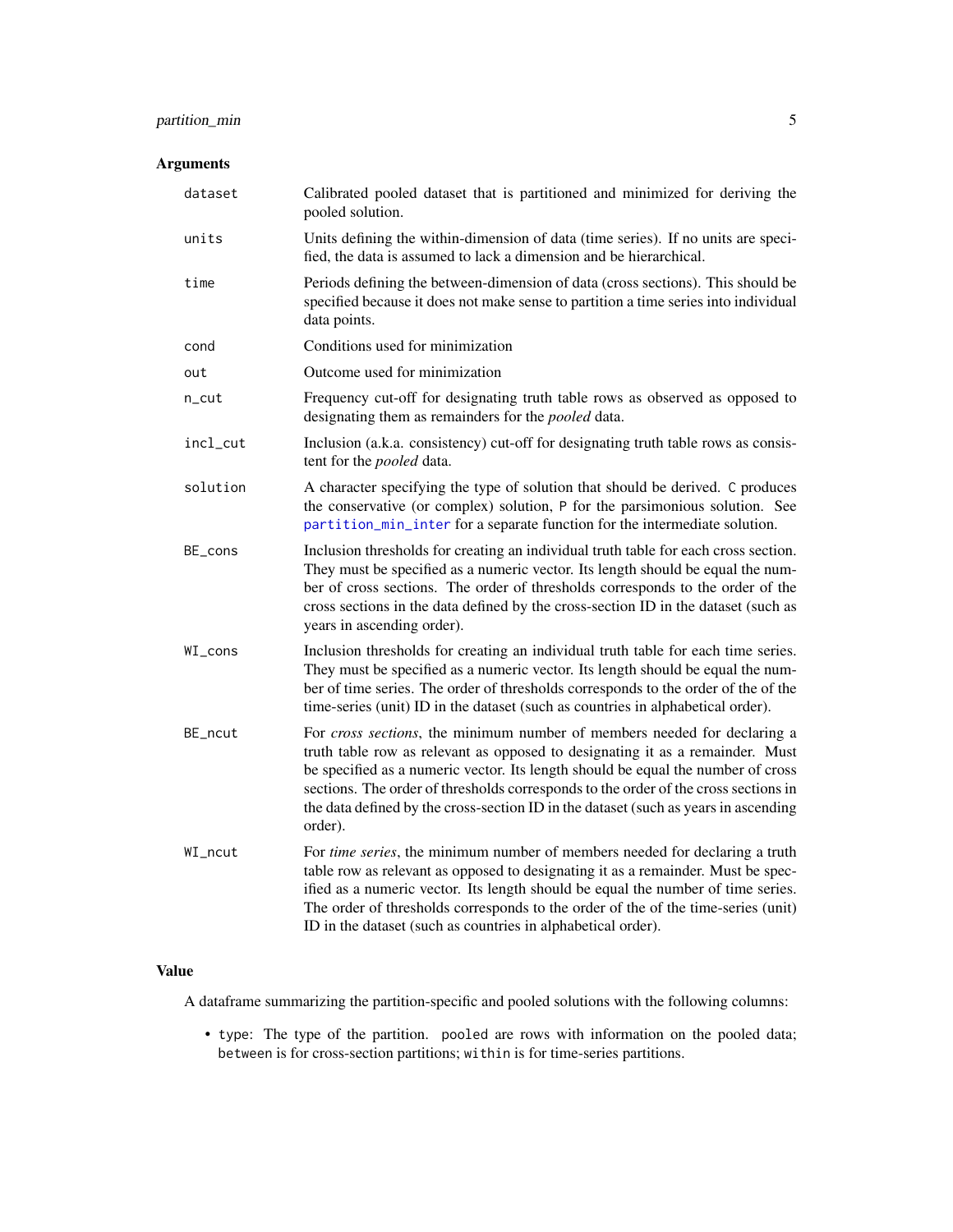- <span id="page-5-0"></span>• partition: Specific dimension of the partition at hand. For between-dimension, the unit identifiers are included here (argument units). For the within-dimension, the time identifier are listed (argument time). The entry is - for the pooled data without partitions.
- solution: The solution derived for the partition or the pooled data. Absence of a condition is denoted by the  $\sim$  sign.
- model: Running ID for models. In the presence of model ambiguity, each model has its own row with its individual solution and parameters. The rest of the information in the row is duplicated, for example by having two rows for the within-partition 1996. The column model highlights the presence of model ambiguity by numbering all models belonging to the same solution. For example, if three consecutive rows are numbered 1, 2 and 3, then these rows belong to the same solution and represent model ambiguity. If a 1 in a row is followed by another 1, then there is no model ambiguity.
- consistency: The consistency score (a.k.a. inclusion score) for the partition of the data or the pooled data.
- coverage: The coverage score for the partition of the data or the pooled data.

#### Examples

```
# loading data from Thiem (EPSR, 2011; see data documentation)
data(Thiem2011)
# running function for parsimonious solution
Thiem_pars <- partition_min(
 dataset = Thiem2011,
 units = "country", time = "year",
 cond = c("fedismfs", "homogtyfs", "powdifffs", "comptvnsfs", "pubsupfs", "ecodpcefs"),
 out = "memberfs",
 n_{cut} = 1, incl_cut = 0.8,
 solution = "P",
 BE_cons = c(0.9, 0.8, 0.7, 0.8, 0.6, 0.8, 0.8, 0.8, 0.8, 0.8, 0.8),
 WI_{\sim} = c(0.5, 0.8, 0.7, 0.8, 0.6, rep(0.8, 10)))
```
<span id="page-5-1"></span>

| partition_min_inter | Generation of intermediate solutions for individual partitions of clus- |
|---------------------|-------------------------------------------------------------------------|
|                     | tered set-relational data                                               |

#### Description

partition\_min\_inter decomposes clustered data into individual partitions such as cross-sections and time-series for panel data. It derives an individual intermediate solution for each partition and the pooled data to assess the robustness of the solutions.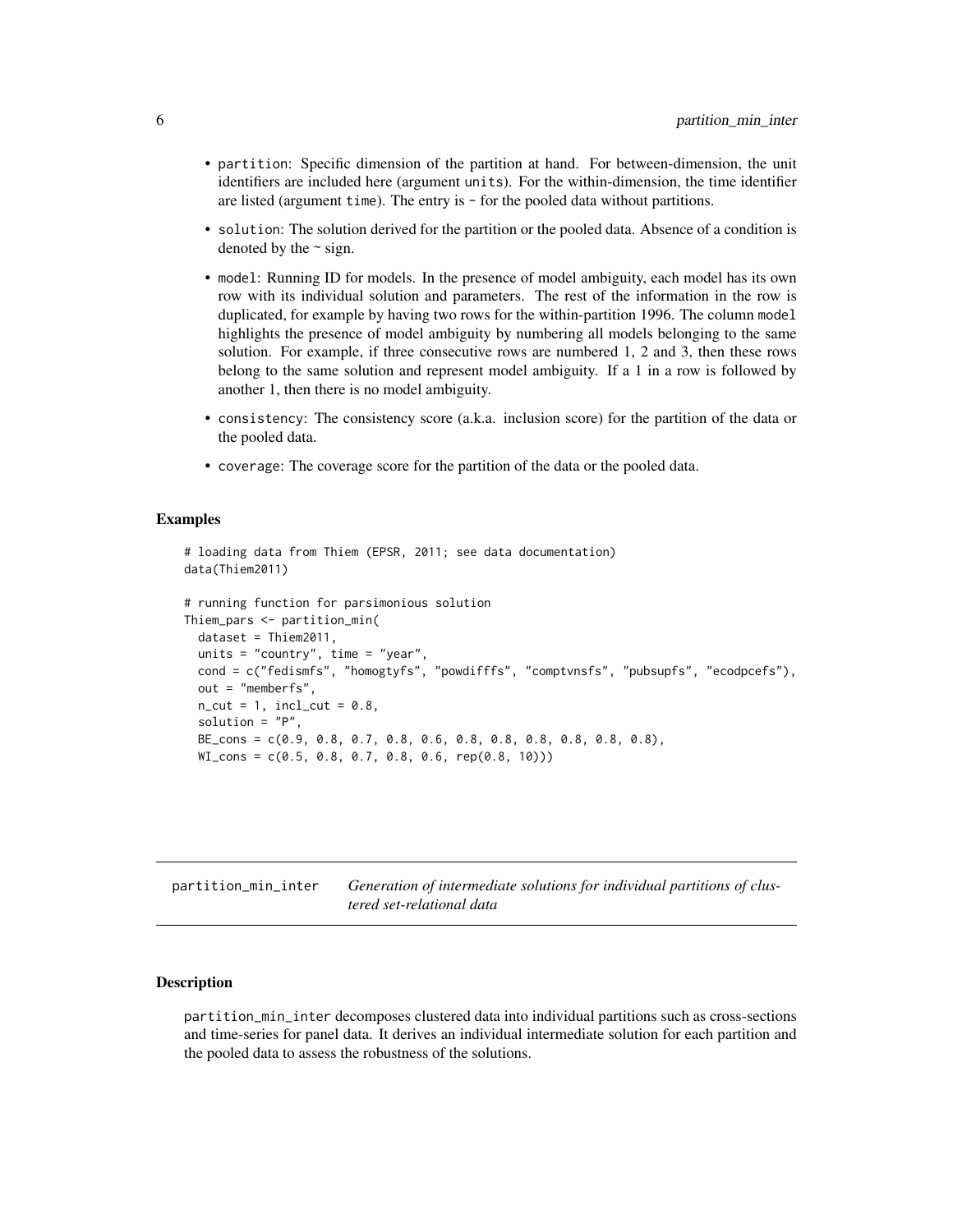#### partition\_min\_inter 7

#### Usage

```
partition_min_inter(
  dataset,
  units,
  time,
  cond,
  out,
  n_cut,
  incl_cut,
  intermediate,
  BE_cons,
  WI_cons,
  BE_ncut,
  WI_ncut
```
#### )

### Arguments

| dataset      | Calibrated pooled dataset for partitioning and minimization                                                                                                                                                                                                                                                                                                                                                                            |
|--------------|----------------------------------------------------------------------------------------------------------------------------------------------------------------------------------------------------------------------------------------------------------------------------------------------------------------------------------------------------------------------------------------------------------------------------------------|
| units        | Units defining the within-dimension of data (time series)                                                                                                                                                                                                                                                                                                                                                                              |
| time         | Periods defining the between-dimension of data (cross sections)                                                                                                                                                                                                                                                                                                                                                                        |
| cond         | Conditions used for the pooled analysis                                                                                                                                                                                                                                                                                                                                                                                                |
| out          | Outcome used for the pooled analysis                                                                                                                                                                                                                                                                                                                                                                                                   |
| n_cut        | Frequency cut-off for designating truth table rows as observed                                                                                                                                                                                                                                                                                                                                                                         |
| incl_cut     | Inclusion cut-off for designating truth table rows as consistent                                                                                                                                                                                                                                                                                                                                                                       |
| intermediate | A vector of directional expectations to derive intermediate solutions                                                                                                                                                                                                                                                                                                                                                                  |
| BE_cons      | Inclusion (or consistency) thresholds for cross sections. Must be specified as<br>a numeric vector with length equaling the number of cross sections. Numbers<br>correspond to the order of the cross section ID in the data (such as years in<br>ascending order).                                                                                                                                                                    |
| WI_cons      | Inclusion (or consistency) thresholds for time series. Must be specified as a<br>numeric vector with length equaling the number of time series. Numbers corre-<br>spond to the order of the time series (unit) ID in the data (such as countries in<br>alphabetical order).                                                                                                                                                            |
| BE_ncut      | For cross sections, the minimum number of members needed for declaring a<br>truth table row as relevant as opposed to designating it as a remainder. Must<br>be specified as a numeric vector. Its length should be equal the number of cross<br>sections. The order of thresholds corresponds to the order of the cross sections in<br>the data defined by the cross-section ID in the dataset (such as years in ascending<br>order). |
| WI_ncut      | For <i>time series</i> , the minimum number of members needed for declaring a truth<br>table row as relevant as opposed to designating it as a remainder. Must be spec-<br>ified as a numeric vector. Its length should be equal the number of time series.<br>The order of thresholds corresponds to the order of the of the time-series (unit)<br>ID in the dataset (such as countries in alphabetical order).                       |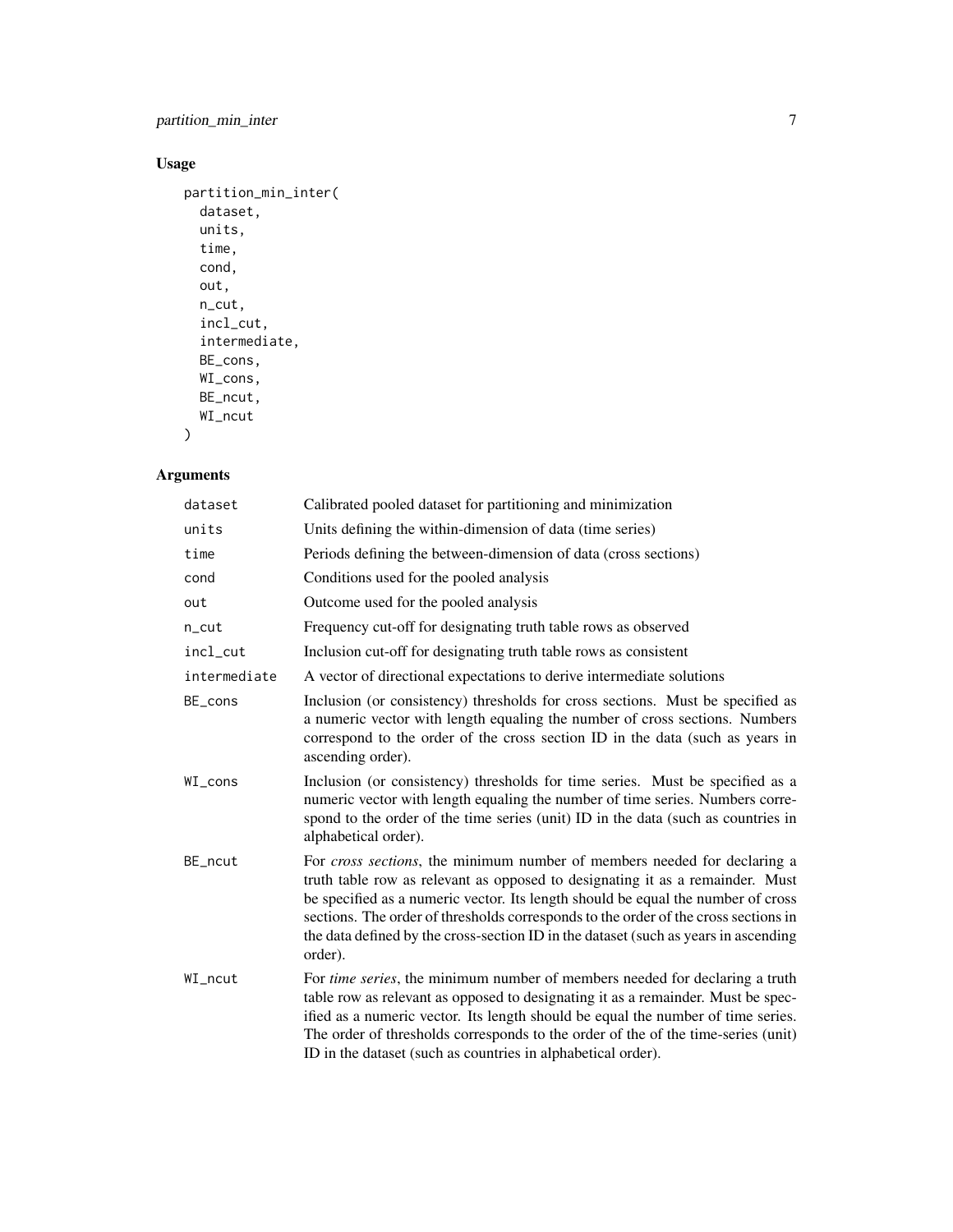<span id="page-7-0"></span>Value

A dataframe summarizing the partition-specific and pooled solutions with the following columns:

- type: The type of the partition. pooled are rows with information on the pooled data; between is for cross-section partitions; within is for time-series partitions.
- partition: Specific dimension of the partition at hand. For between-dimension, the unit identifiers are included here (argument units). For the within-dimension, the time identifier are listed (argument time). The entry is - for the pooled data without partitions.
- solution: The solution derived for the partition or the pooled data. Absence of a condition is denoted by the  $\sim$  sign.
- model: Running ID for models. In the presence of model ambiguity, each model has its own row with its individual solution and parameters. The rest of the information in the row is duplicated, for example by having two rows for the within-partition 1996. The column model highlights the presence of model ambiguity by numbering all models belonging to the same solution. For example, if three consecutive rows are numbered 1, 2 and 3, then these rows belong to the same solution and represent model ambiguity. If a 1 in a row is followed by another 1, then there is no model ambiguity.
- consistency: The consistency score (a.k.a. inclusion score) for the partition of the data or the pooled data.
- coverage: The coverage score for the partition of the data or the pooled data.

#### Examples

```
data(Schwarz2016)
Schwarz_inter <- partition_min_inter(
 Schwarz2016,
 units = "country", time = "year",
 cond = c("poltrans", "ecotrans", "reform", "conflict", "attention"),
 out = "enlarge",
 n_{cut} = 1, incl_cut = 0.8,
 intermediate = c("1", "1", "1", "1", "1"))
```
Schwarz2016 *Original data used by Schwarz (2016)*

#### **Description**

A dataset containing the calibrated set values for the article: Schwarz, Oliver (2016): Two Steps Forward One Step Back: What Shapes the Process of EU Enlargement in South-Eastern Europe? Journal of European Integration 38 (7): 757-773.

#### Usage

Schwarz2016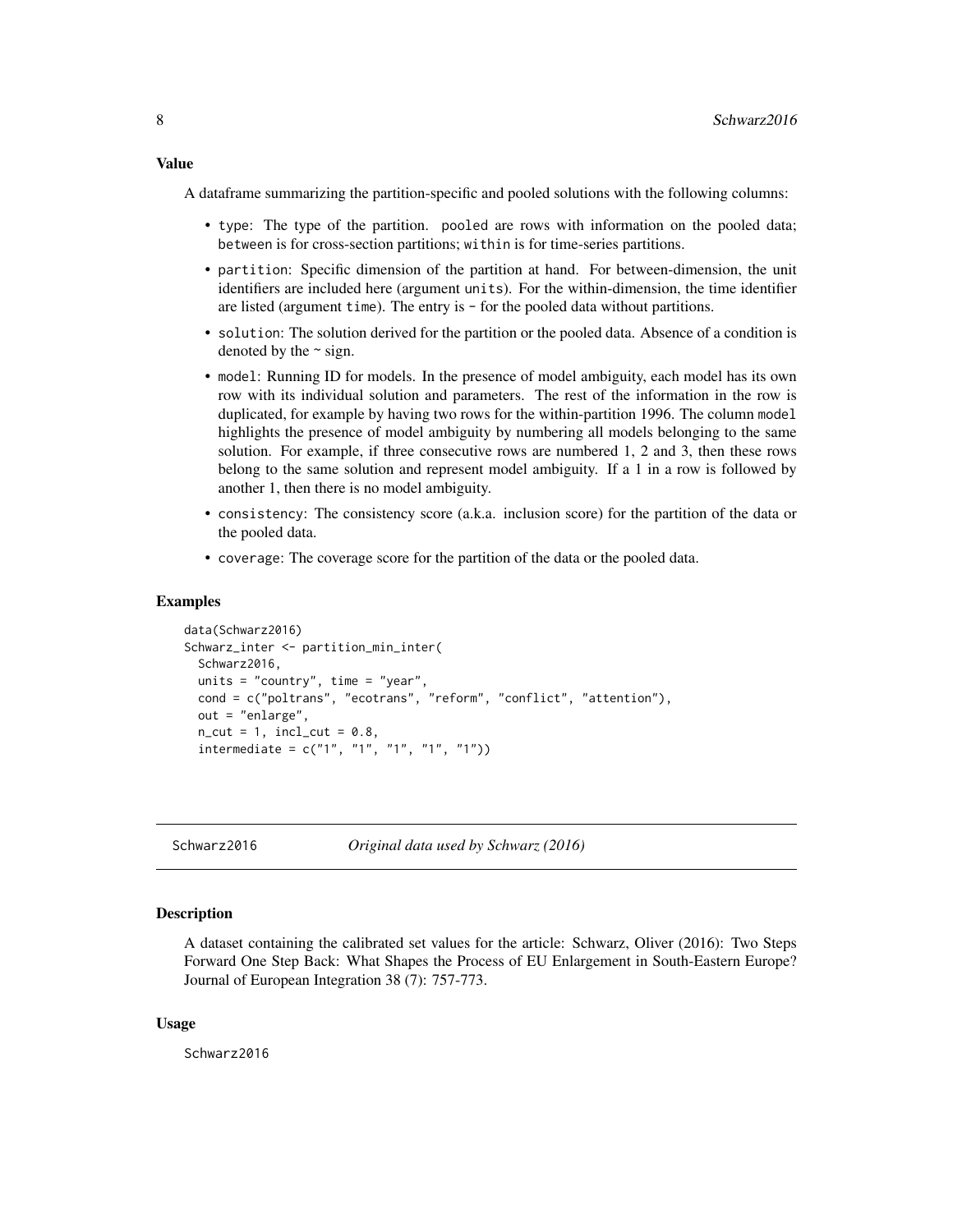#### <span id="page-8-0"></span>Thiem2011 9

#### Format

A data frame with 74 rows and 9 variables:

Case.ID Country-year ID enlarge Progress in the EU accession process poltrans Democracy status of the country ecotrans Market economy status of the country reform State of reform policy conflict Mean conflict intensity in a country per year attention EU's attention to the issue of enlargement year Year ID country Country ID

#### Source

Schwarz (2016) <doi:10.1080/07036337.2016.1203309>

Thiem2011 *Original data used by Thiem (2011)*

#### Description

A dataset containing the calibrated set values for the article: Thiem, Alrik (2011): Conditions of Intergovernmental Armaments Cooperation in Western Europe, 1996-2006. European Political Science Review 3 (1): 1-33.

#### Usage

Thiem2011

#### Format

A data frame with 165 rows and 10 variables:

id Country-year ID

year Time ID

country Country ID

- memberfs Monadic count of membership in formal intergovernmental agreements on armaments cooperation
- fedismfs Degree to which a country's domestic constitutional setup is federalist in character
- homogtyfs Bilateral interaction scores based on all UN and NATO military missions conducted between 1996 and 2006

powdifffs Score to measure a country's military power based on the CINC score

comptvnsfs Competitiveness of a country's domestic armaments industry

pubsupfs Public support for cooperation in defence

ecodpcefs Degree of economic dependence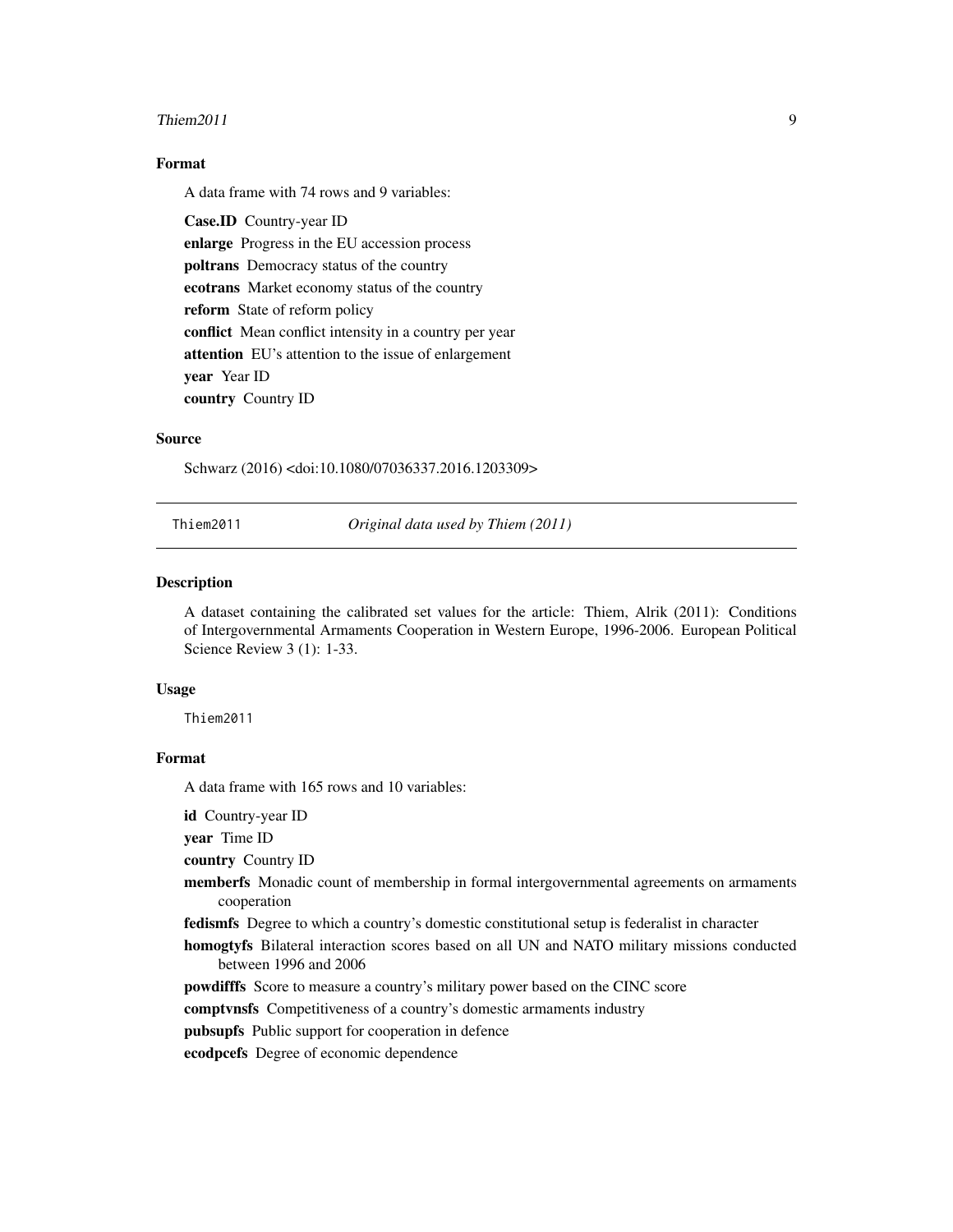#### <span id="page-9-0"></span>Source

Thiem(2011) <doi:10.1017/S1755773910000251>

upset\_conditions *Aggregation of individual conditions over partition-specific models*

#### Description

Models that have been derived for individual partitions are first decomposed into conditions, that is single conditions or conditions that are INUS (insufficient conditions that are necessary parts of a conjunction that is unnecessary and sufficient). The individual conditions are aggregated using UpSet plots to determine how frequent they are individually and in combination.

#### Usage

```
upset_conditions(df, nsets)
```
#### Arguments

| df    | Dataframe created with partition_min or partition_min_inter. |
|-------|--------------------------------------------------------------|
| nsets | Number of sets to include in plot (default is 5).            |

#### Value

An UpSet plot produced with [upset](#page-0-0).

#### Examples

```
data(Grauvogel2014)
GS_pars <- partition_min(
 dataset = Grauvogel2014,
units = "Sender",
 cond = c("Comprehensiveness", "Linkage", "Vulnerability",
          "Repression", "Claims"),
 out = "Persistence",
 n_{cut} = 1, incl_cut = 0.75,
 solution = "P",
 BE_{cons} = rep(0.75, 3),BE_ncut = rep(1, 3)upset_conditions(GS_pars, nsets = 5)
```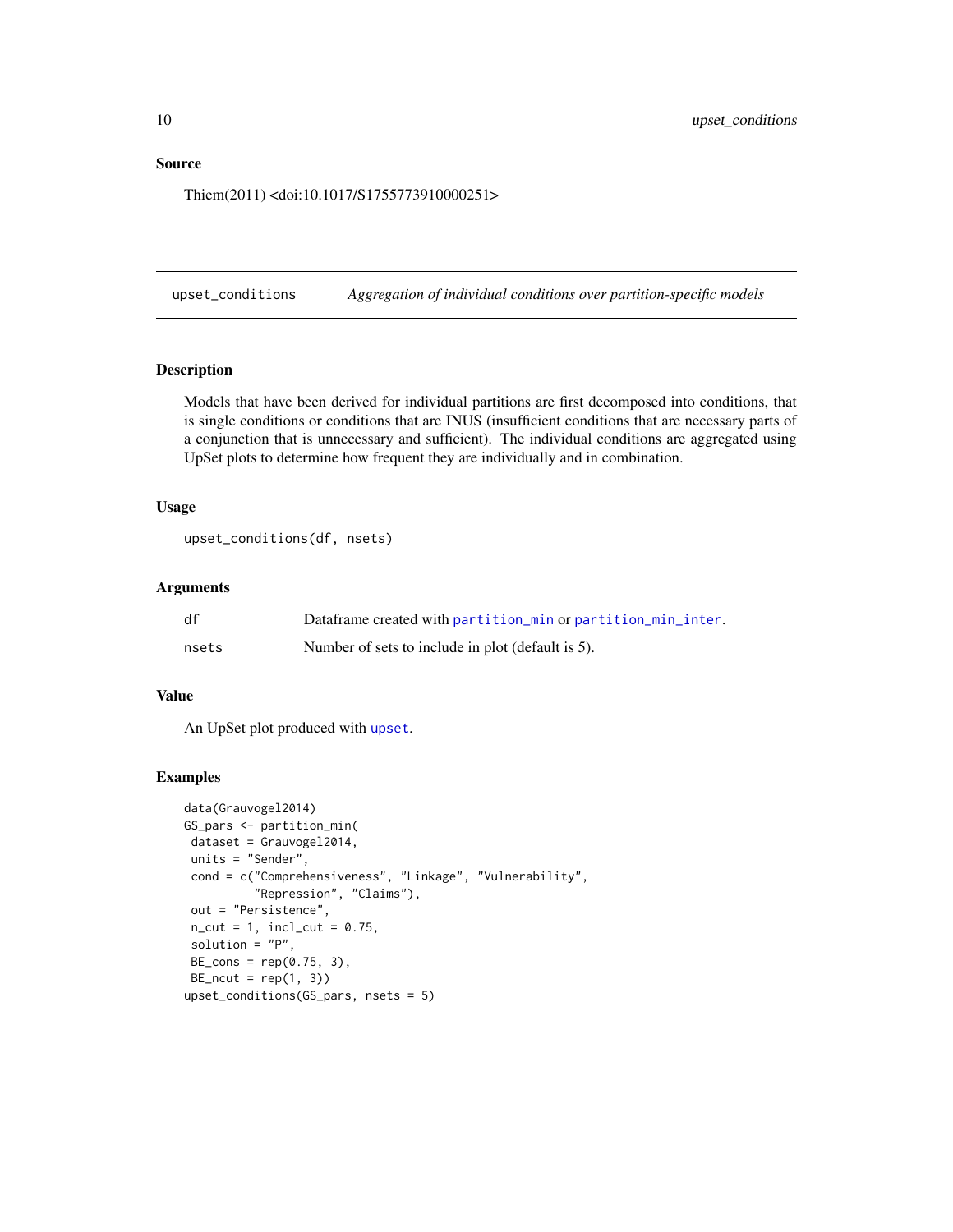<span id="page-10-0"></span>upset\_configurations *Aggregation of individual configurations over partition-specific models*

#### Description

Models that have been derived for individual partitions are first decomposed into sufficient terms, that is single sufficient conditions or configurations. The individual terms are aggregated using UpSet plots to determine how frequent they are individually and in combination.

#### Usage

upset\_configurations(df, nsets)

#### Arguments

| df    | Dataframe created with partition_min or partition_min_inter. |
|-------|--------------------------------------------------------------|
| nsets | Number of sets to include in plot (default is 5).            |

#### Value

An UpSet plot produced with [upset](#page-0-0).

#### Examples

```
data(Grauvogel2014)
GS_pars <- partition_min(
dataset = Grauvogel2014,
units = "Sender",
cond = c("Comprehensiveness", "Linkage", "Vulnerability",
          "Repression", "Claims"),
out = "Persistence",
n_{cut} = 1, incl_{cut} = 0.75,
solution = "P",
BE\_cons = rep(0.75, 3),BE_ncut = rep(1, 3)upset_configurations(GS_pars, nsets = 4)
```
wop *Weight of partitions for pooled solution parameters for conservative or parsimonious solution*

#### Description

wop calculates the contribution or weight of partitions for the pooled solution parameters of consistency and coverage for the conservative or parsimonious solution.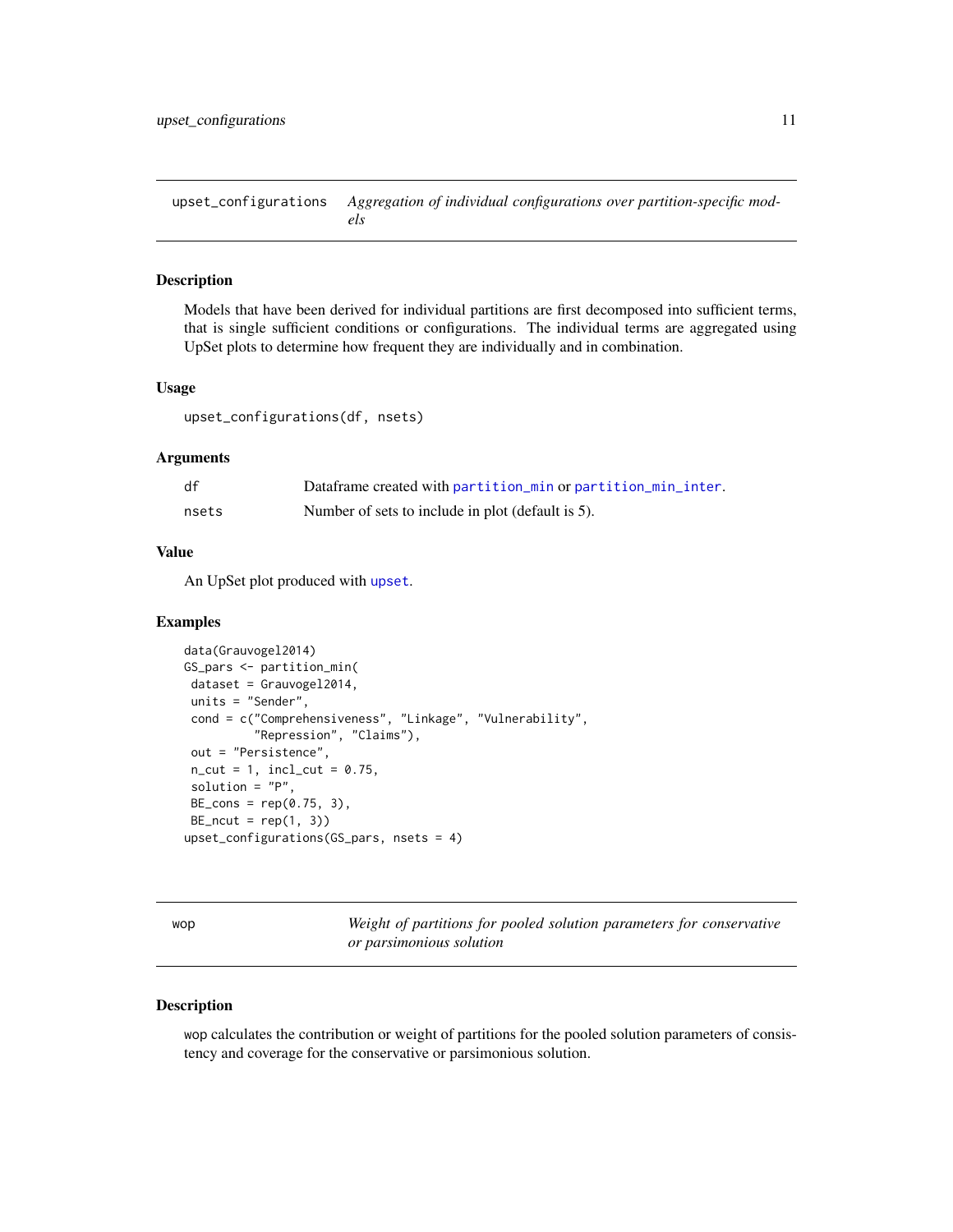#### <span id="page-11-0"></span>Usage

wop(dataset, units, time, cond, out, n\_cut, incl\_cut, solution, amb\_selector)

#### **Arguments**

| dataset      | Calibrated pooled dataset for partitioning and minimization of pooled solution.                                                                                                                             |
|--------------|-------------------------------------------------------------------------------------------------------------------------------------------------------------------------------------------------------------|
| units        | Units that define the within-dimension of data (time series).                                                                                                                                               |
| time         | Periods that define the between-dimension of data (cross sections).                                                                                                                                         |
| cond         | Conditions used for the pooled analysis.                                                                                                                                                                    |
| out          | Outcome used for the pooled analysis.                                                                                                                                                                       |
| n_cut        | Frequency cut-off for designating truth table rows as observed in the pooled<br>analysis.                                                                                                                   |
| incl_cut     | Inclusion cut-off for designating truth table rows as consistent in the pooled<br>analysis.                                                                                                                 |
| solution     | A character specifying the type of solution that should be derived. C produces the<br>conservative (or complex) solution, P the parsimonious solution. See wop_inter<br>for deriving intermediate solution. |
| amb_selector | Numerical value for selecting a single model in the presence of model ambiguity.<br>Models are numbered according to their order produced by minimize by the QCA<br>package.                                |
|              |                                                                                                                                                                                                             |

#### Value

A dataframe with information about the weight of the partitions with the following columns:

- type: The type of the partition. between stands for cross-sections; within stands for time series. pooled stands information about the pooled data.
- partition: Type of partition. For between-dimension, the unit identifiers are listed (argument units). For the within-dimension, the time identifiers are listed (argument time). The entry is - for the pooled data.
- denom\_cons: Denominator of the consistency formula. It is the sum over the cases' membership in the solution.
- num\_cons: Numerator of the consistency formula. It is the sum over the minimum of the cases' membership in the solution and the outcome.
- denom\_cov: Denominator of the coverage formula. It is the sum over the cases' membership in the outcome.
- num\_cov: Numerator of the coverage formula. It is the sum over the minimum of the cases' membership in the solution and the outcome. (identical to num\_cons)

#### Examples

```
data(Thiem2011)
wop_pars <- wop(
 dataset = Thiem2011,
 units = "country", time = "year",
```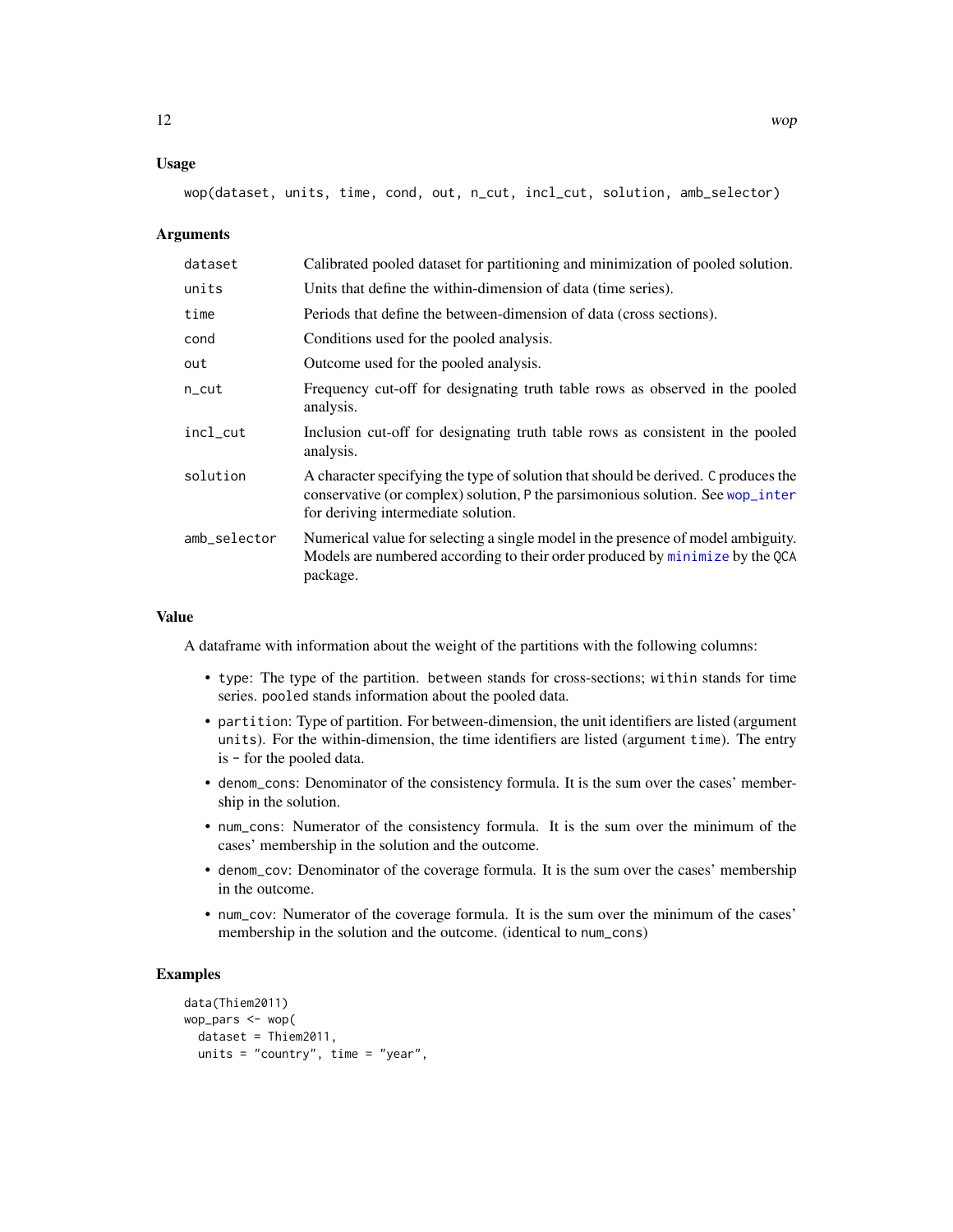#### <span id="page-12-0"></span>wop\_inter 13

```
cond = c("fedismfs", "homogtyfs", "powdifffs", "comptvnsfs", "pubsupfs", "ecodpcefs"),
 out = "memberfs",
 n_{cut} = 6, incl_cut = 0.8,
 solution = "P",
 amb_selector = 1)
wop_pars
```
<span id="page-12-1"></span>

Calculation of weight of partitions in pooled solution parameters for *intermediate solution*

#### Description

wop\_inter calculates the weight of partitions in the pooled solution parameters (consistency, coverage) for the intermediate solution.

#### Usage

```
wop_inter(
  dataset,
 units,
  time,
  cond,
 out,
 n_cut,
  incl_cut,
  intermediate,
  amb_selector
```

```
)
```
#### Arguments

| dataset      | Calibrated pooled dataset for partitioning and minimization                                                                                                                  |
|--------------|------------------------------------------------------------------------------------------------------------------------------------------------------------------------------|
| units        | Units defining the within-dimension of data (time series)                                                                                                                    |
| time         | Periods defining the between-dimension of data (cross sections)                                                                                                              |
| cond         | Conditions used for the pooled analysis                                                                                                                                      |
| out          | Outcome used for the pooled analysis                                                                                                                                         |
| $n$ _cut     | Frequency cut-off for designating truth table rows as observed                                                                                                               |
| incl_cut     | Inclusion cut-off for designating truth table rows as consistent                                                                                                             |
| intermediate | A vector of directional expectations to derive the intermediate solutions                                                                                                    |
| amb_selector | Numerical value for selecting a single model in the presence of model ambiguity.<br>Models are numbered according to their order produced by minimize by the QCA<br>package. |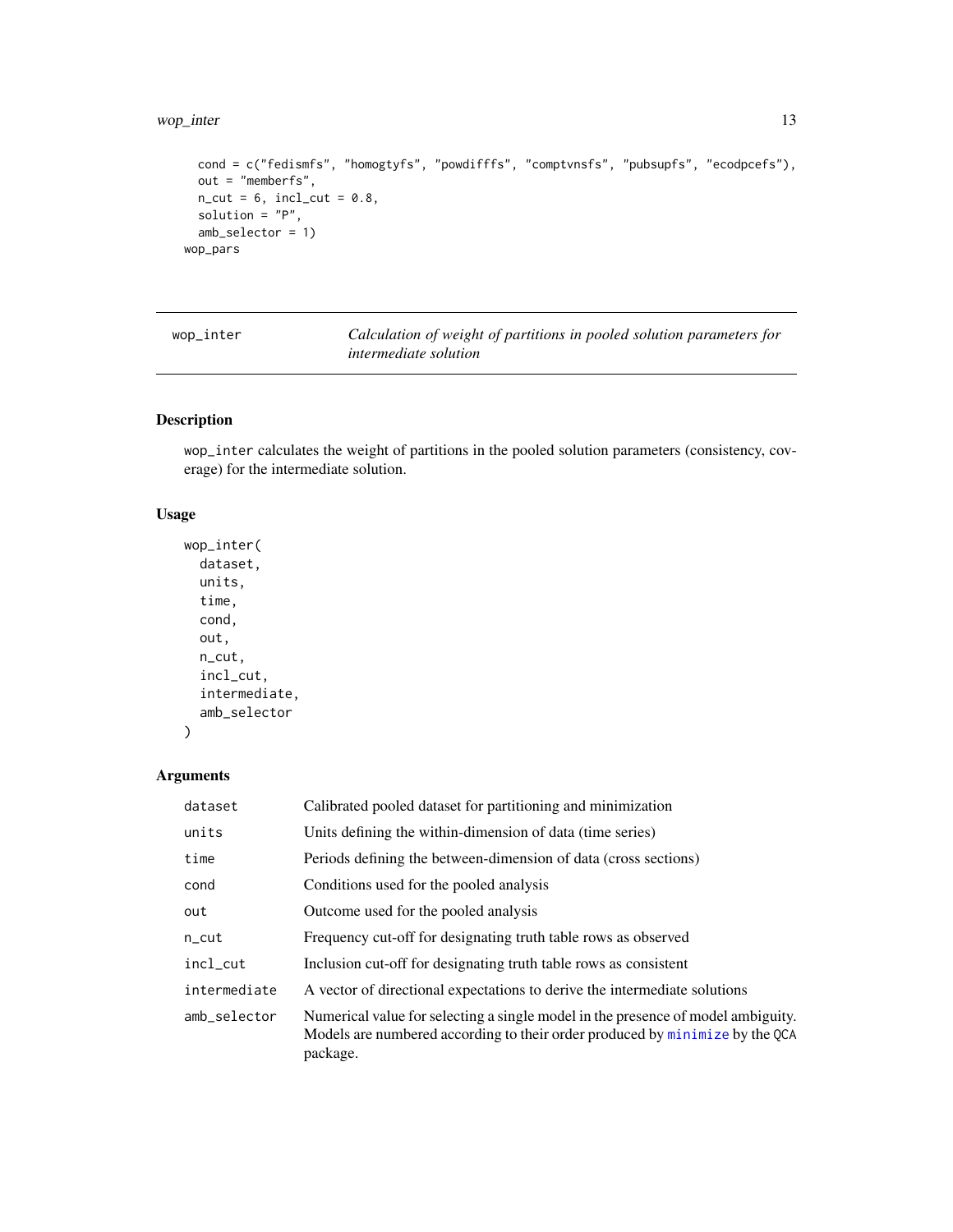#### Value

A dataframe with information about the weight of the partitions for pooled consistency and coverage scores and the following columns:

- type: The type of the partition. between stands for cross-sections; within stands for time series. pooled stands information about the pooled data.
- partition: Type of partition. For between-dimension, the unit identifiers are listed (argument units). For the within-dimension, the time identifiers are listed (argument time). The entry is - for the pooled data.
- denom\_cons: Denominator of the consistency formula. It is the sum over the cases' membership in the solution.
- num\_cons: Numerator of the consistency formula. It is the sum over the minimum of the cases' membership in the solution and the outcome.
- denom\_cov: Denominator of the coverage formula. It is the sum over the cases' membership in the outcome.
- num\_cov: Numerator of the coverage formula. It is the sum over the minimum of the cases' membership in the solution and the outcome. (identical to num\_cons)

#### Examples

data(Schwarz2016)